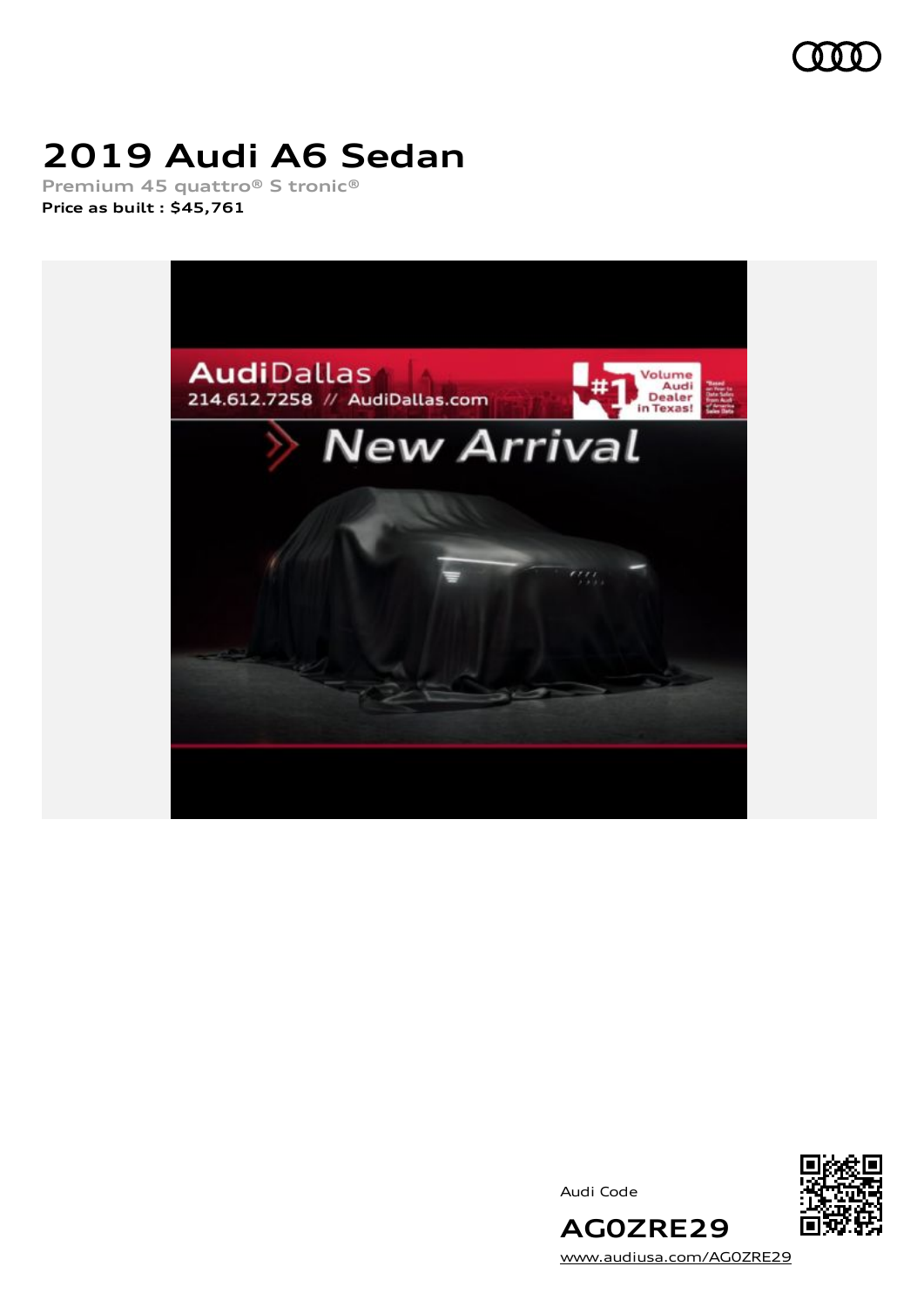**Audi 2019 Audi A6 Sedan** Premium 45 quattro® S tronic®

**Price as buil[t](#page-9-0)** \$45,761

#### **Exterior colour**

Glacier White metallic

#### **Interior colour**

| Seats     | Pearl Beige with Agate Gray<br>stitching |
|-----------|------------------------------------------|
| Dashboard | Granite Gray/Pearl Beige                 |
| Carpet    | Pearl Beige                              |
| Headliner | Lunar Silver                             |



#### **Further Information**

Type of vehicle Used car Mileage 5,777 miles

No

**Warranty**

**Audi Code** AG0ZRE29

**Your configuration on www.audiusa.com** [www.audiusa.com/AG0ZRE29](https://www.audiusa.com/AG0ZRE29)

**Commission number** afdcf08a0a0e09a92577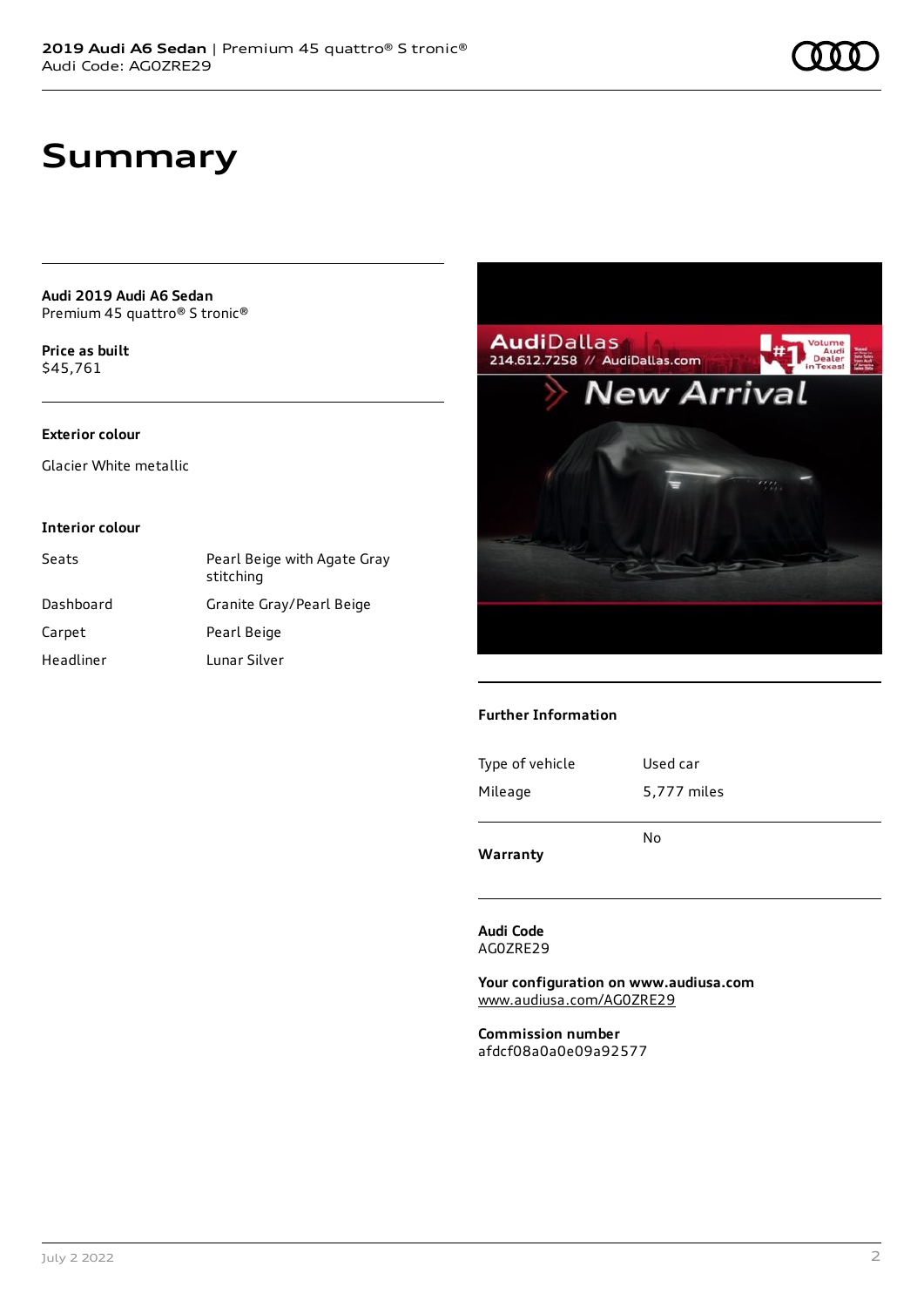# **Equipment**

Glacier White metallic

Audi advanced key

Sport package

Power-adjustable, power-folding, auto-dimming, heated exterior side mirrors with memory

Sport suspension

20" 5-V-spoke bi-color design wheels with 255/40 allseason tires

Convenience package

Fine Grain Ash Natural Brown Wood inlays

Audi pre sense® rear

Audi side assist





**(1/2)**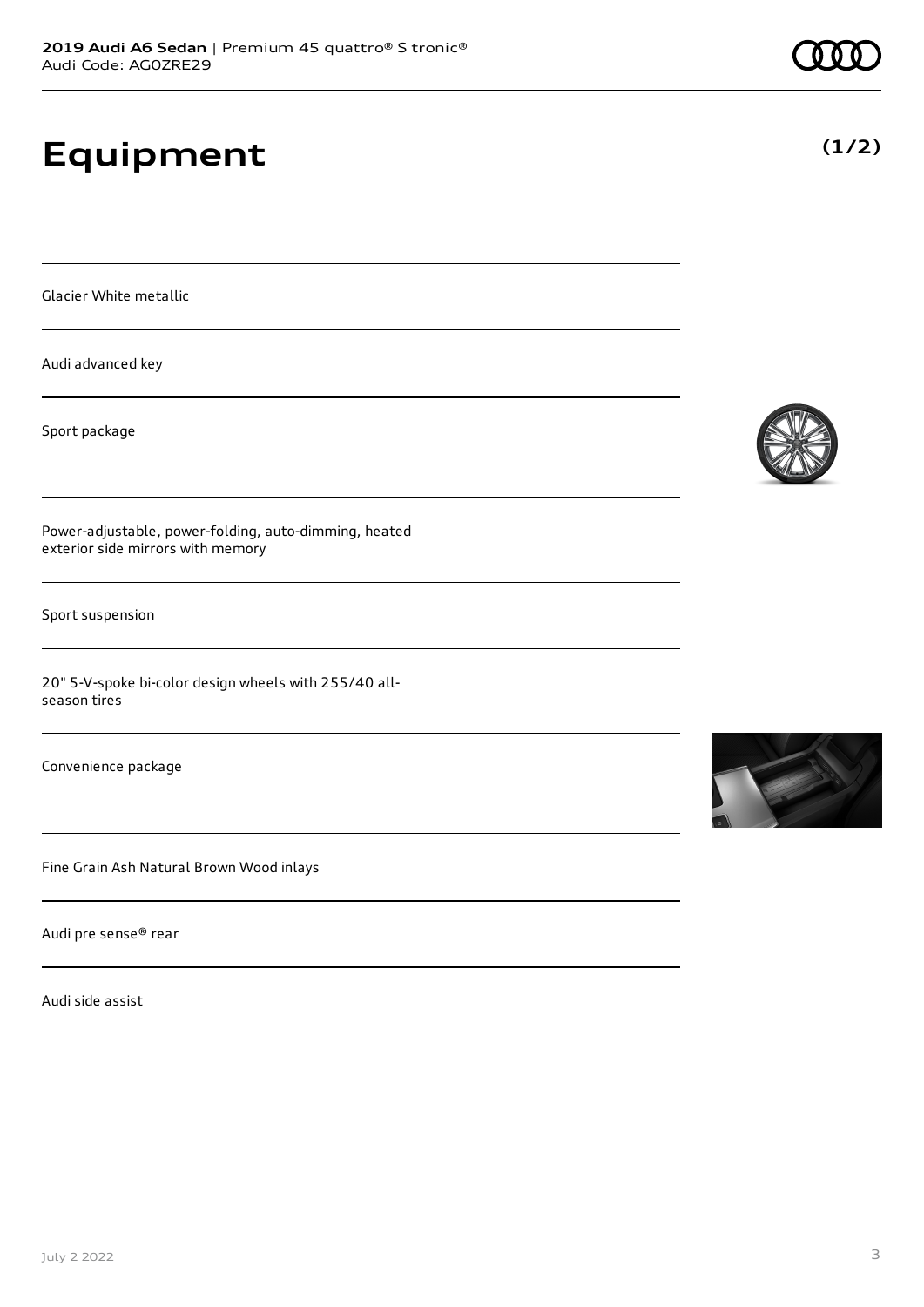# **Equipment**

Audi phone box



**(2/2)**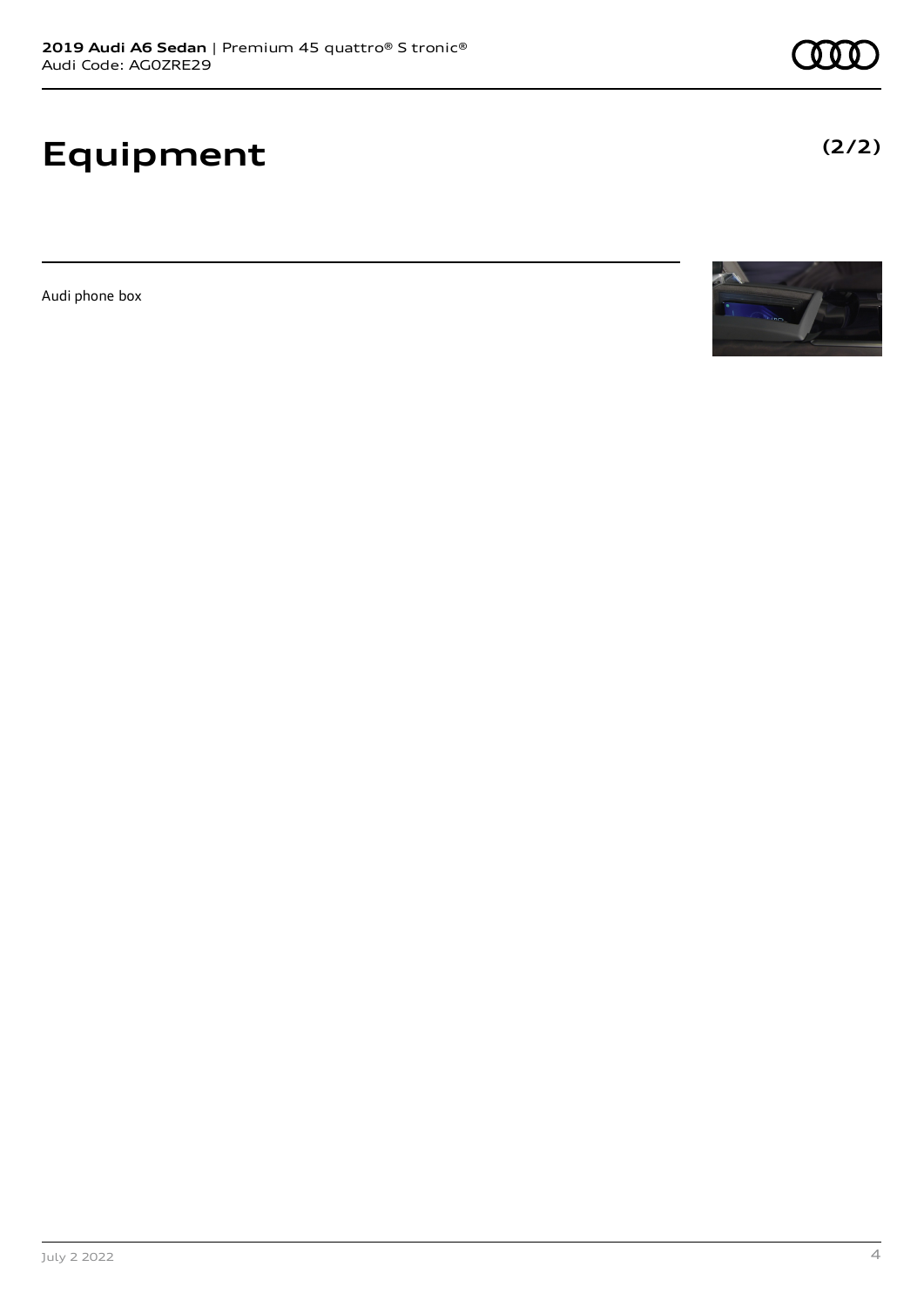## **Standard features**

#### **Safety and Security**

| 4UH             | Driver and front passenger airbags incl. knee<br>airbags                          |
|-----------------|-----------------------------------------------------------------------------------|
| 8T <sub>2</sub> | Cruise control with coast, resume and<br>accelerate features                      |
| VC <sub>2</sub> | Garage door opener (Homelink®)                                                    |
| 6Y2             | Top speed electronically limited to 130 mph                                       |
| QZ7             | Electromechanical power steering                                                  |
| 7K <sub>6</sub> | Tire-pressure monitoring system                                                   |
| 4X3             | Head/thorax side airbags                                                          |
| 3B7             | ISOFIX child seat mounting and Top Tether<br>anchorage point for outer rear seats |
|                 |                                                                                   |

#### **Exterior**

| 0P <sub>0</sub> | Dual exhaust outlets                     |
|-----------------|------------------------------------------|
| 151             | Vehicle tool kit and vehicle jack        |
| 0N1             | Standard rear axle                       |
| 8IT             | Full LED headlights                      |
| 8SP             | LED taillights with dynamic turn signals |
| 4KC             | Heat-insulating glass                    |
| 47R             | Aluminum trim around exterior windows    |
|                 |                                          |

#### **Interior**

| QE1 | Storage package                       |
|-----|---------------------------------------|
| 3FB | Panoramic sunroof                     |
| 7M1 | Aluminum door sill inlays             |
| 6N) | Cloth headliner                       |
| KH5 | Three-zone automatic air conditioning |

### **Interior** 4L7 Auto-dimming interior rear view mirror with digital compass QQ1 LED interior lighting package 2C7 Electric steering wheel adjustment 7HB Leather package 6E2 Center front armrest 7F9 Leather-wrapped gear selector 4E2 Electric tailgate/trunk lid release from inside 5XF Dual front sun visors with lighted vanity mirrors 3NT Split folding 40:20:40 rear seatbacks N4M Leather seating surfaces

4A3 Heated front seats

#### **Infotainment and Driver Assistance**

| 6K8             | Audi pre sense® front                                                                        |
|-----------------|----------------------------------------------------------------------------------------------|
| 2H1             | Audi drive select                                                                            |
| IT <sub>3</sub> | Audi connect CARE, PRIME & PLUS (limited<br>time subscription)                               |
| IU1             | Audi smartphone interface                                                                    |
| IW3             | Audi connect® emergency and service call                                                     |
| 7X2             | Parking system plus                                                                          |
| UF8             | USB Audi music interface with Audi<br>smartphone interface (Android Auto & Apple<br>CarPlay) |
| KA <sub>2</sub> | Rearview camera                                                                              |
| 8G1             | High beam assistant                                                                          |
| 9VD             | Audi sound system                                                                            |
| 9S7             | Color driver information system                                                              |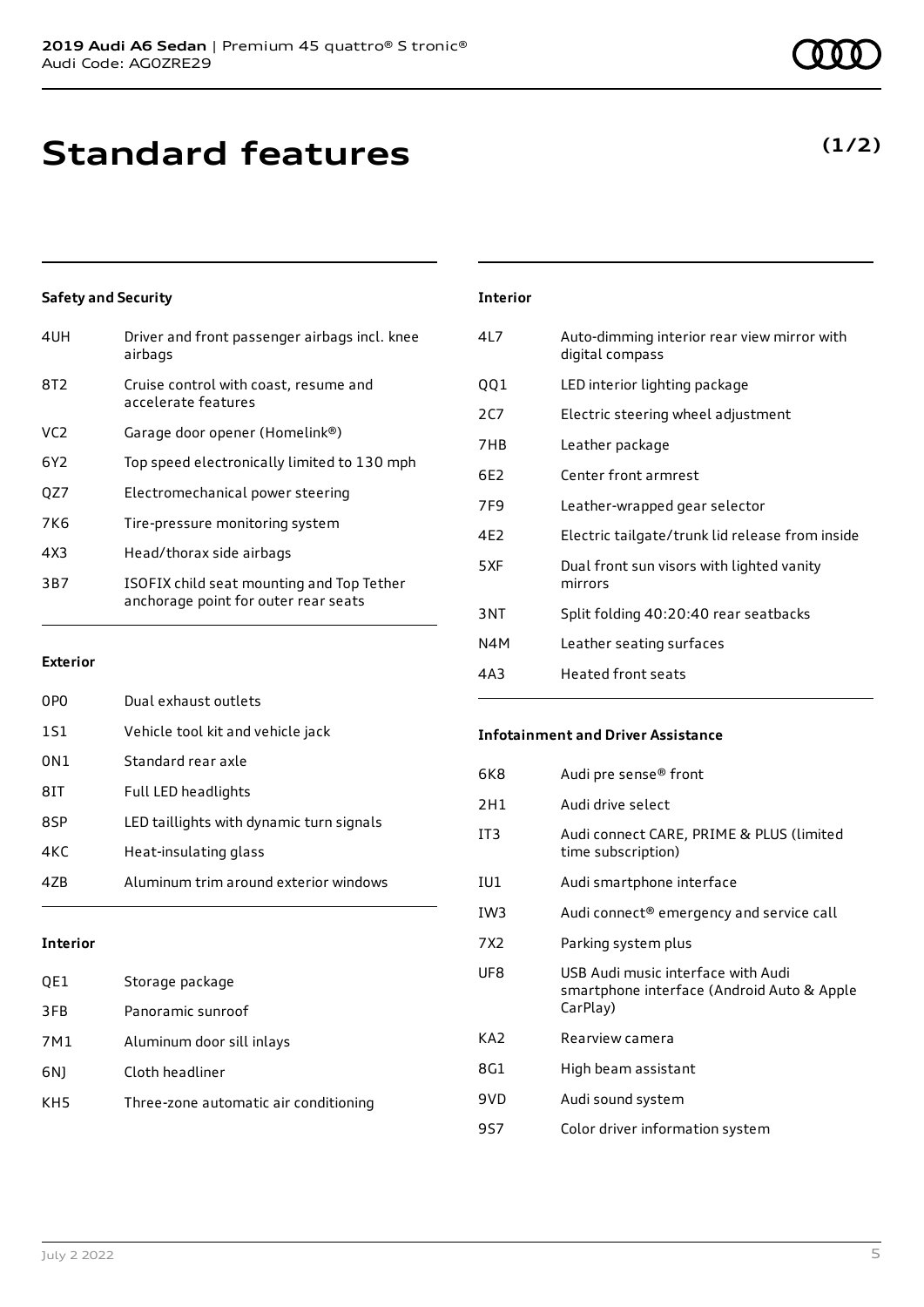**(2/2)**

## **Standard features**

#### **Infotainment and Driver Assistance**

- 7UG MMI® Navigation plus with Audi connect
- EL3 Audi connect® with online services
- I8V MMI radio 8.8" screen size
- 6I3 Lane departure warning
- QV3 SiriusXM® Satellite Radio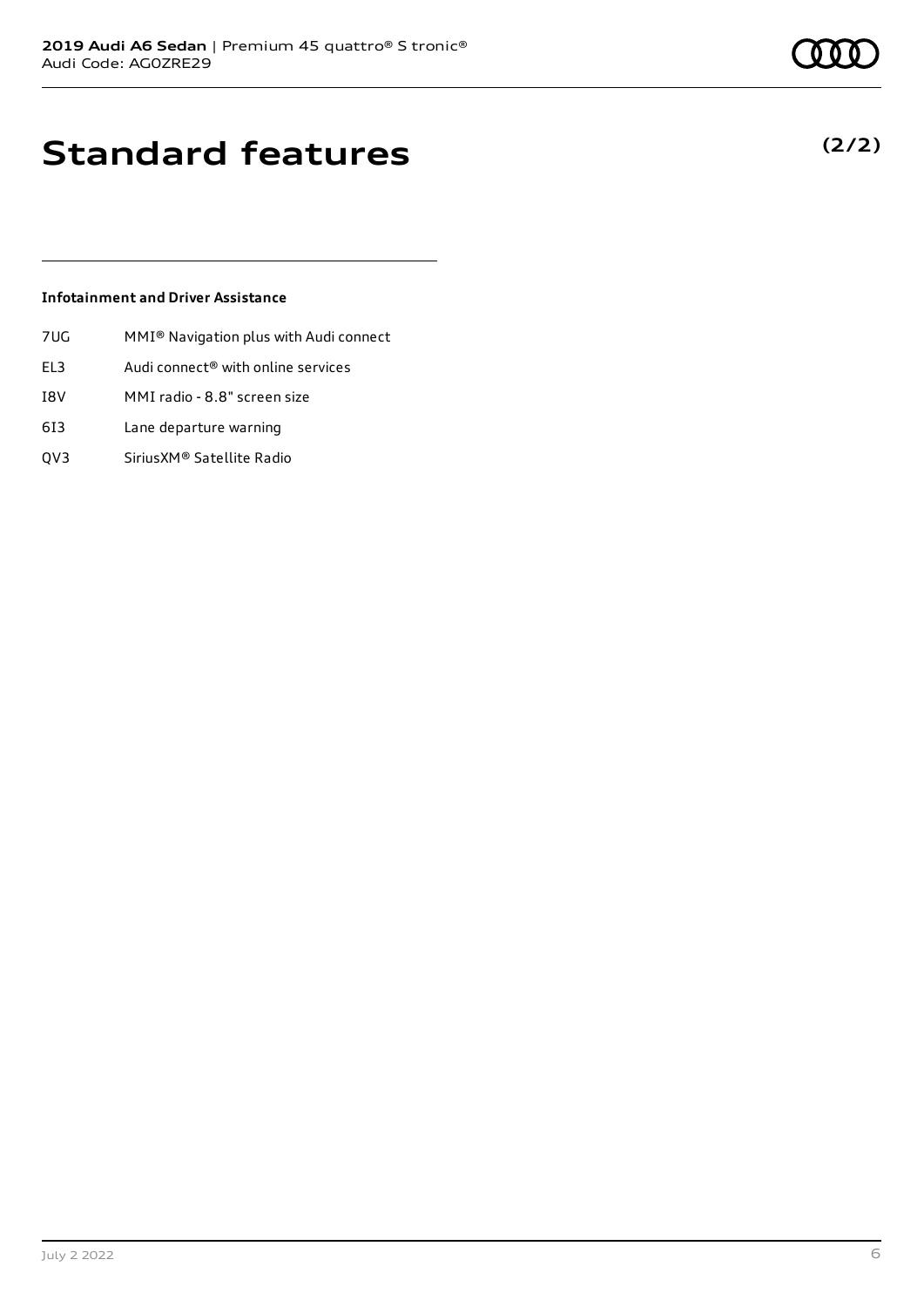## **Dealer remarks**

Glacier White Metallic 2019 Audi A6 2.0T Premium quattro quattro 7-Speed Automatic 2.0L 4-Cylinder TFSI One Owner Car Fax, A6 2.0T Premium quattro, Pearl Beige w/Leather Seating Surfaces, 20" Sport Package, ABS brakes, Alloy wheels, Audi Advanced Key, Audi Phone Box w/Wireless Charging, Audi Side Assist w/Pre Sense Rear, Compass, Convenience Package, Electronic Stability Control, Front dual zone A/C, Heated 3-Spoke Multifunction Steering Wheel, Heated door mirrors, Heated Front Seats, Heated front seats, Illuminated entry, Low tire pressure warning, Power moonroof, Remote keyless entry, Sport Suspension (20mm Drop), Traction control, Wheels: 20" 5-V-Spoke Bi-Color.

Recent Arrival! 24/32 City/Highway MPG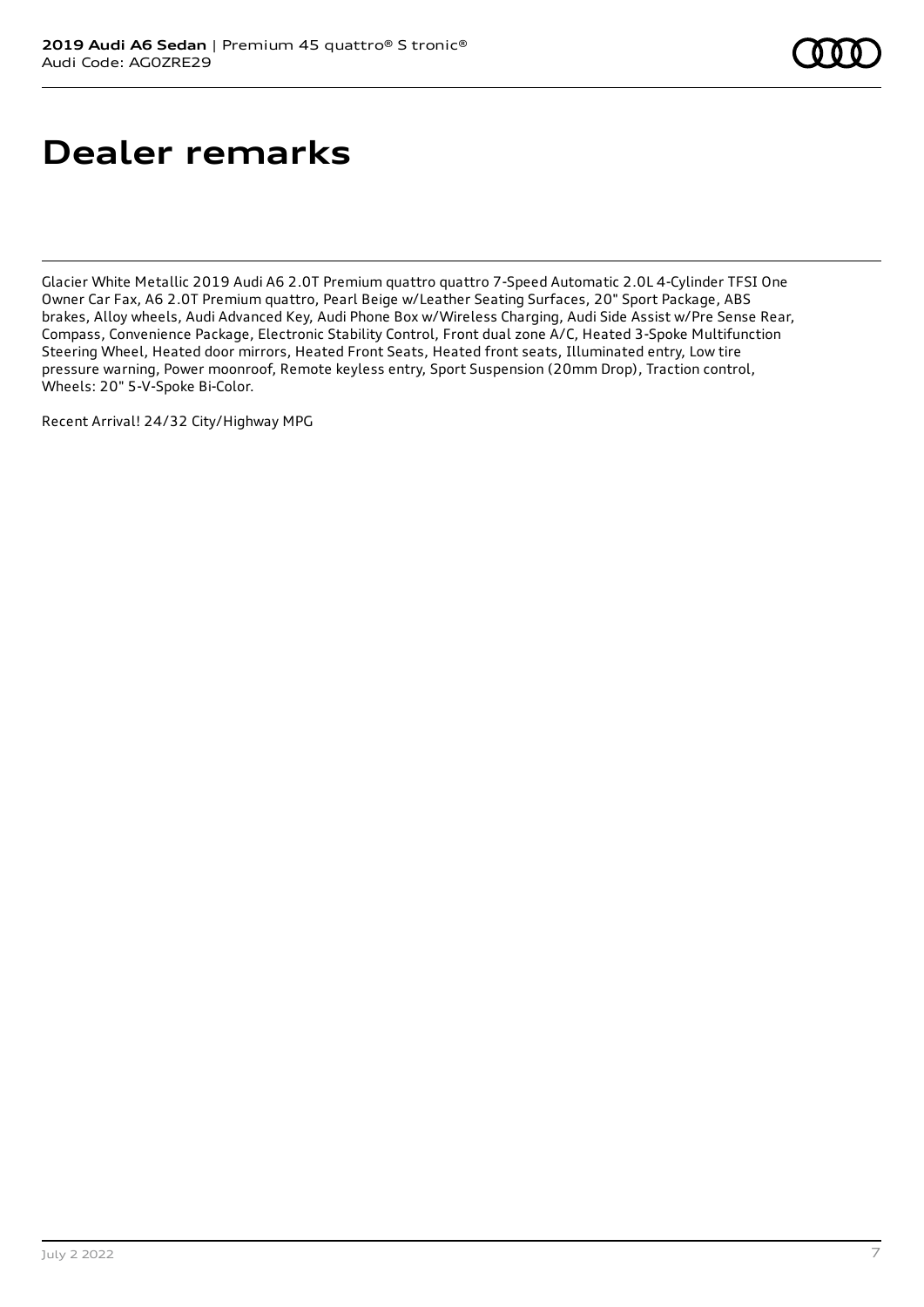# **Technical Specifications**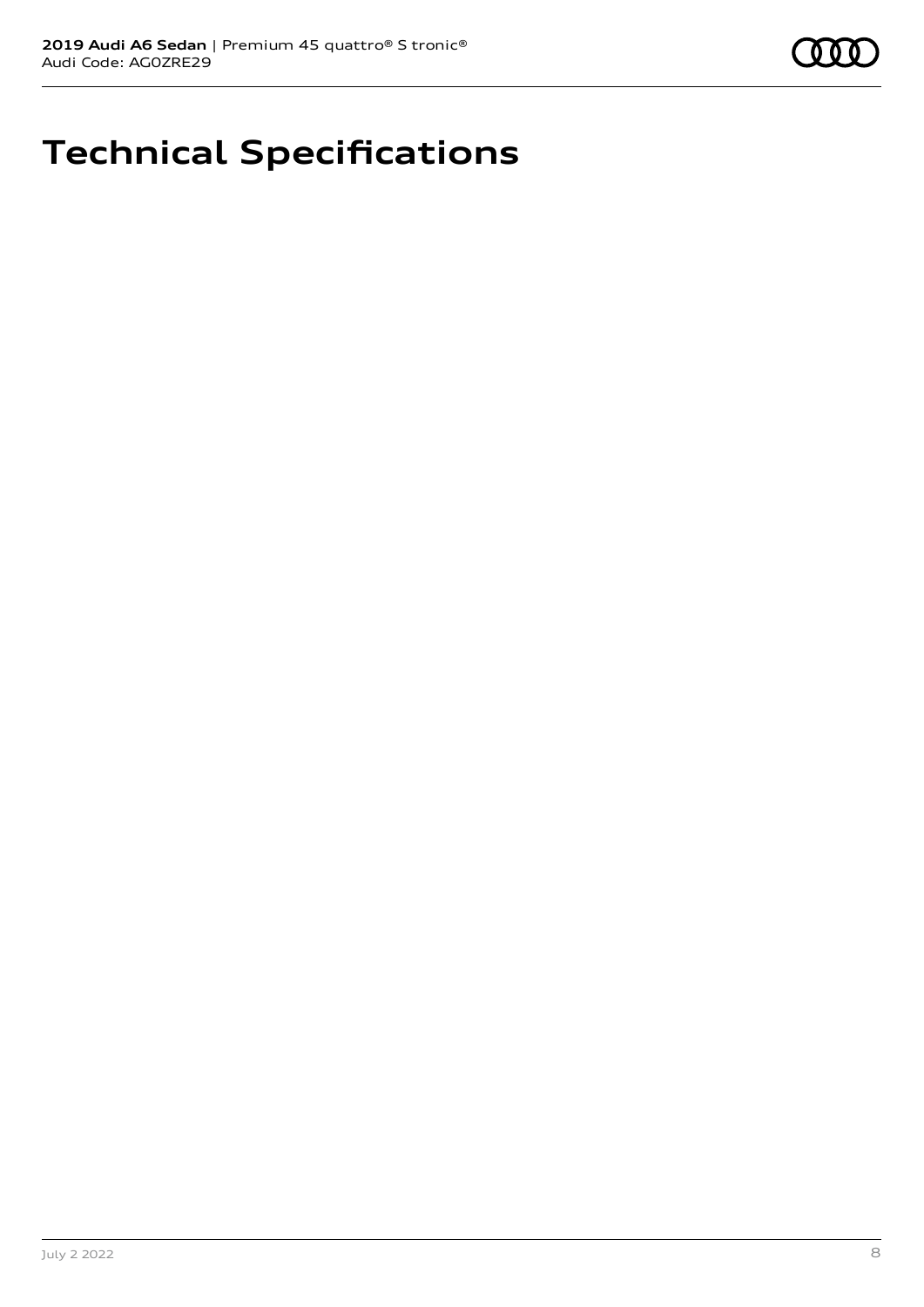

### **Contact**

Dealer **Audi Dallas**

5033 Lemmon Ave 75209 Dallas TX

Phone: +12145611800 FAX: 2144380893

www: [https://www.audidallas.com](https://www.audidallas.com/)